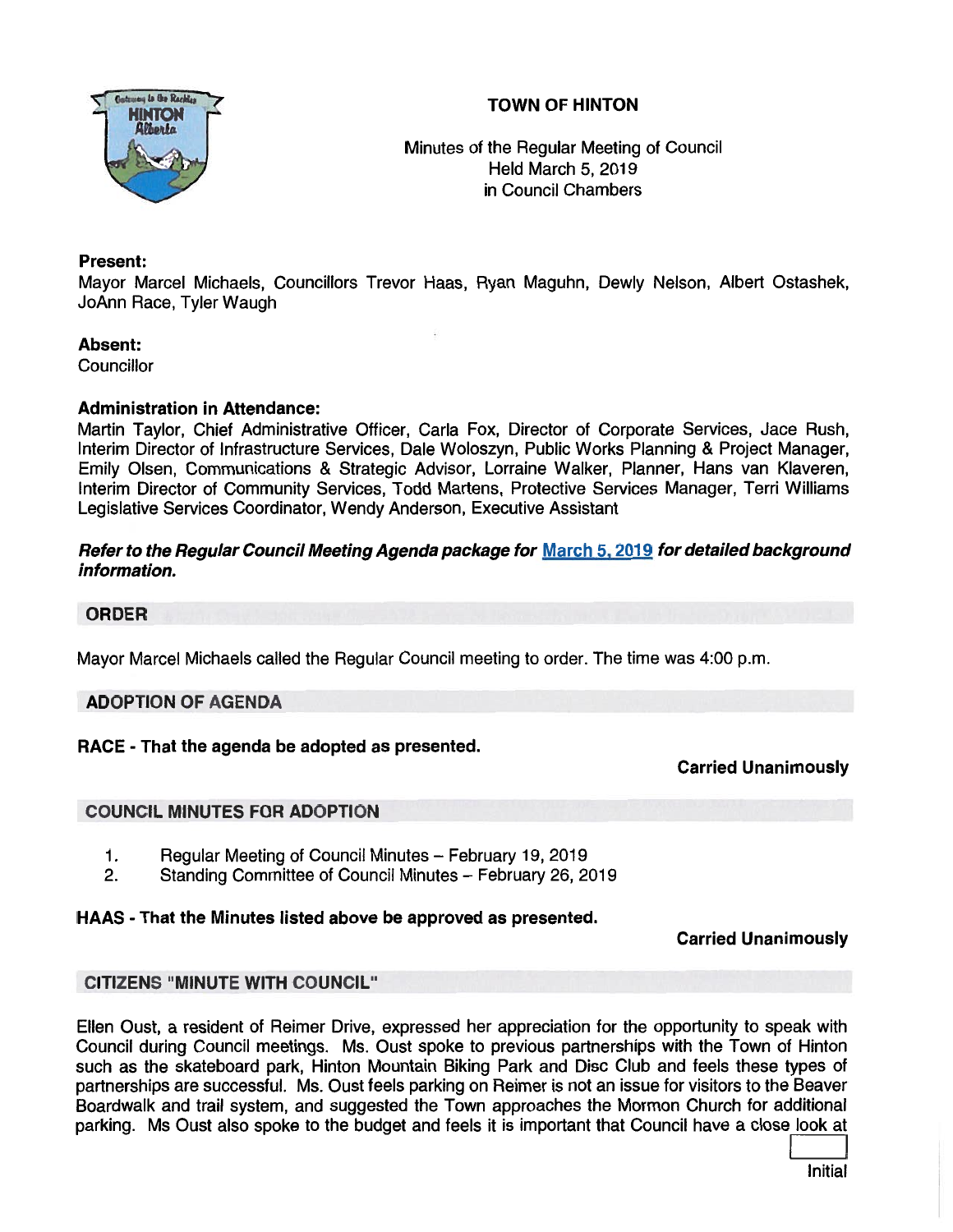Town of Hinton Regular Meeting of Council Minutes—March 5,2019 Page | 2

> the amount of the increase and look at deficiencies and opportunities to collaborate with partners so less duplication of services occurs.

#### ACTION ITEMS

1. 2019 Operating Budget

WAUGH -That council direct Administration to amend the 2019 budget allocating to the Community Grant Fund from the ATE fund <sup>a</sup> maximum of 30% as per the Town policy #078 with no further amount to be allocated from the ATE Reserve.

> Carried 4-3 For: Waugh, Ostashek, Nelson, Race Against: Maguhn, Michaels, Haas

NELSON - That the \$184,387 currently allocated to the Rec Centre Steering Committee be re allocated to the 2079 operating budget and utilized to offset tax increases and corresponding transfers to reserves be reduced.

> Carried 6-1 For: Haas, Maguhn, Michaels, Ostashek, Nelson, Race Against: Waugh

A break was called at 5:03 p.m. and the meeting reconvened at 5:13 p.m.

NELSON - That Council direct Administration to place \$240,000 each fiscal year into <sup>a</sup> dedicated Recreation Centre Construction Reserve fund as per <sup>a</sup> 2% tax increase as presented in the 2019 Operating Budget.

Carried Unanimously

HAAS - That Council approve the 2019 Operating Budget, as amended, requiring <sup>a</sup> taxation increase of approximately 4.4%.

Carried Unanimously

OSTASHEK - That Council approve the 2019 Capital Budget, as amended, totaling \$7,763,717. Carried Unanimously

2. Water Rate Bylaw #859-23

NELSON - That Council give Bylaw #859-23 first reading.

Carried Unanimously

Carried Unanimously

HAAS - That Council give Bylaw #859-23 second reading.

3. Sewer Rates Bylaw #858-17

MAGUHN - That Council give Bylaw #858-17 first reading.

Carried Unanimously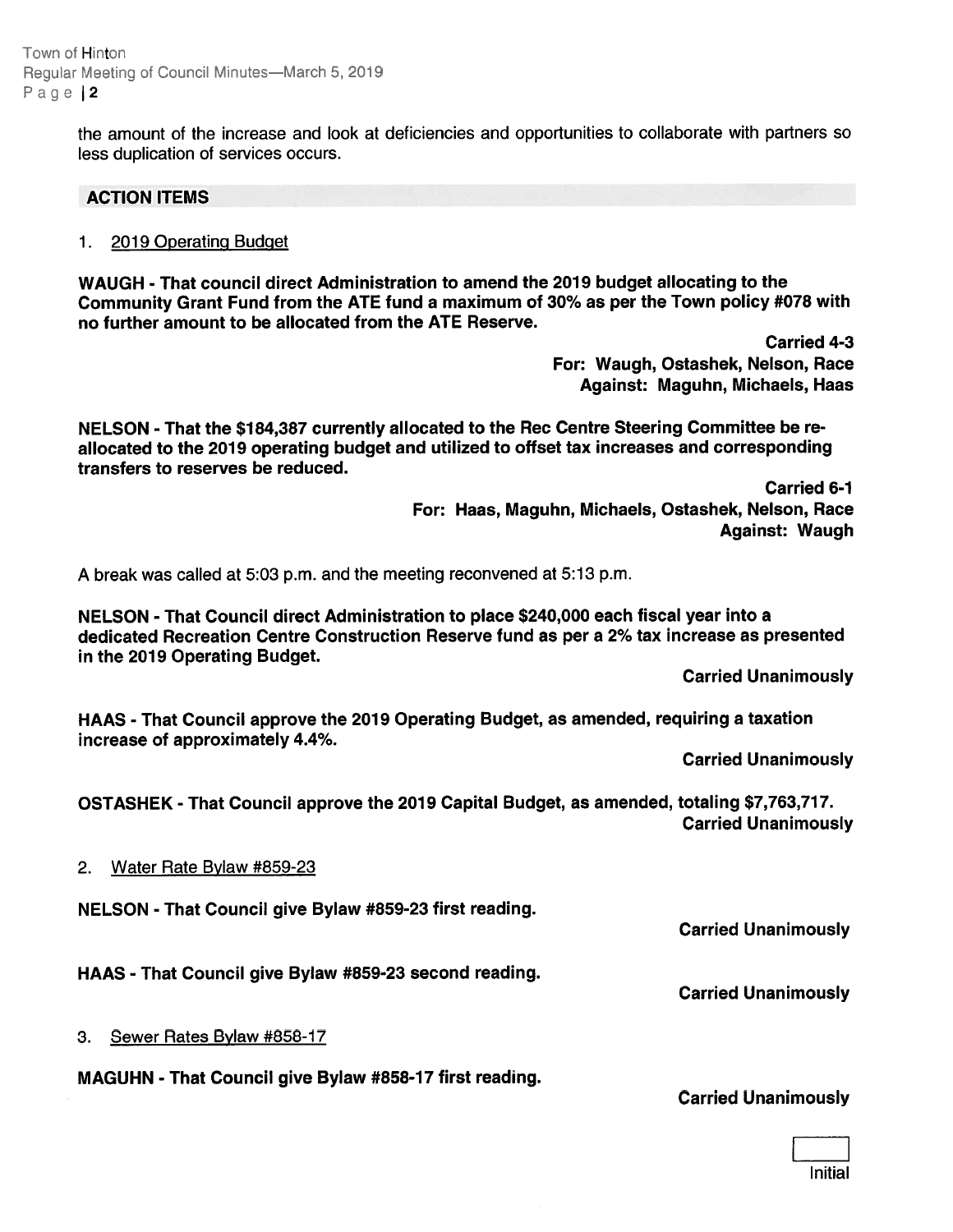Town of Hinton Regulat Meeting of Councit Minutes—March 5. 2019 Page  $3$ 

WAUGH - That Council give Bylaw #858-17 second reading.

Carried Unanimously

MAGUHN - That Council <sup>g</sup>ive Bylaw 858-17 unanimous consent for third reading

Defeated For: Haas, Waugh, Maguhn, Michaels, Ostashek, Nelson Against: Race

4. Waste Bylaw #933-3

NELSON - That Council <sup>g</sup>ive Bylaw #933-3 first reading.

Carried Unanimously

HAAS - That Council <sup>g</sup>ive Bylaw #933-3 second reading.

Carried Unanimously

### INFORMATION ITEMS

1. Council Information Packages #1 and #2 for March 5, 2019

HAAS - That Council Information Packages #1 and #2 for March 5, <sup>2079</sup> be accepted for information.

Carried Unanimously

## REPORTS FROM MAYOR, COUNCIL, CHIEF ADMINISTRATIVE OFFICER

- 1. Council Updates (Training, Conferences, Committees, Community Events) Councillors reported on the various committees, meetings, and activities they attended since the last Regular Council meeting and what they <sup>p</sup>lan on attending in the coming weeks.
- 2. Chief Administrative Officer Report

Martin Taylor, Chief Administrative Officer, provided an update on administrative matters.

3. Administrative Inguiries

There were no Administrative Inquiries.

#### NOTICES OF MOTION

NELSON - That Council adopt a Maxwell Lake / Beaver Boardwalk vision prior to any request for decision by Administration for projects relating to this area.

MICHAELS - To direct Administration to bring back <sup>a</sup> repor<sup>t</sup> on FCSS advisory board options to <sup>a</sup> future Standing Committee for discussion.